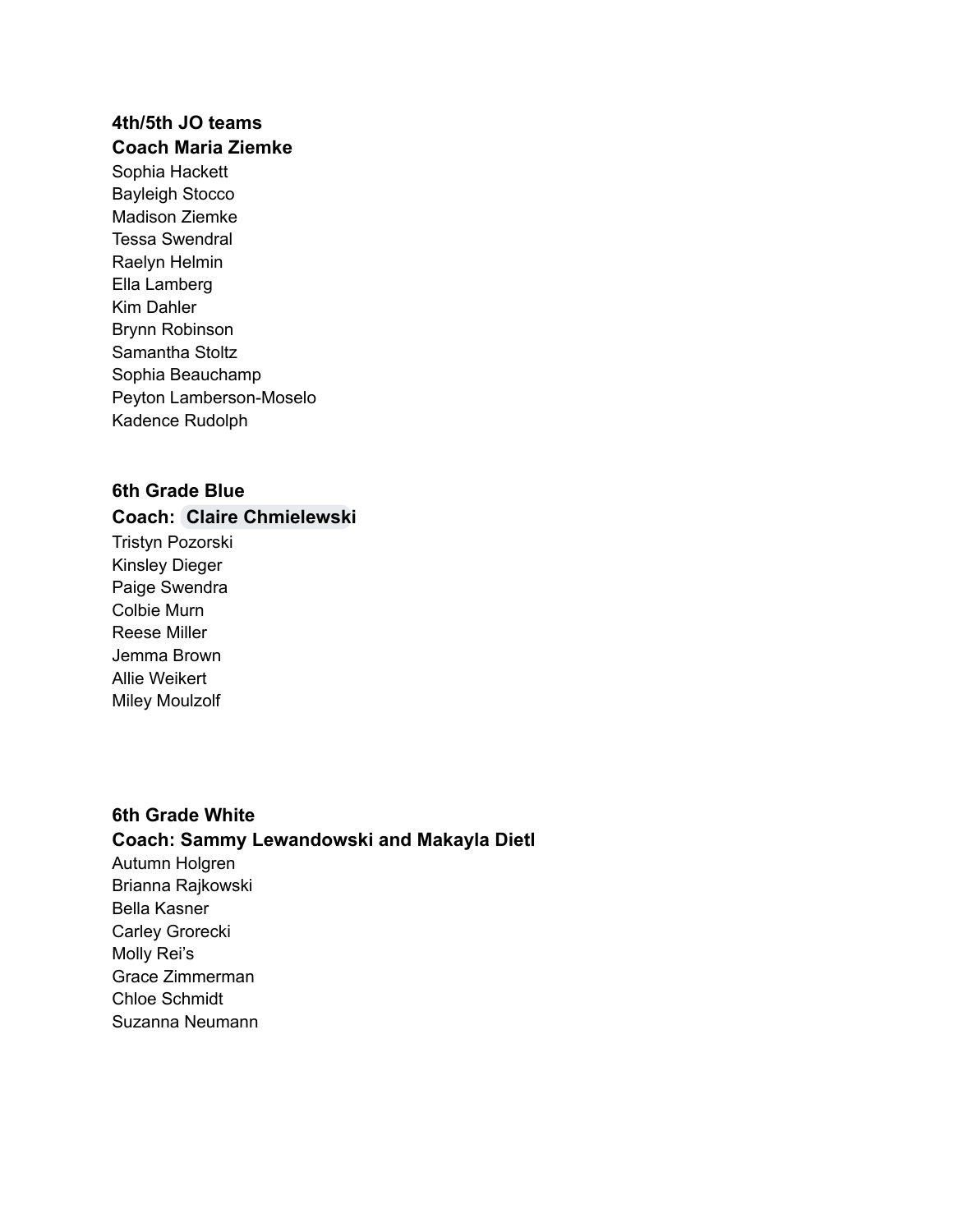# **7th Grade Blue**

# **Coach: Wheeler**

Kylie Storkamp Makenna R Abby Wheeler Gracie Zimmer Annabelle Stay Whitney Kiel Hailey Hunt Kensley Worm Lylie Raje

# **7th Grade White**

#### **Coach: McKenna Gross**

Carley Hackett Ella Tangen Paris Pietzrak Makenzie Ziemke Atley Gruba Addison Rudolph Jenna Ratke Stacy Dahler Taylor Heald

# **8th Grade**

### **Coach: Gail Bialke** Ruby Duevel Ava Dahler Alexia Rajkowski Lainey Gill Christina Lorenz Clara Foss Addie Beier Lydia Graham Ashley Postle